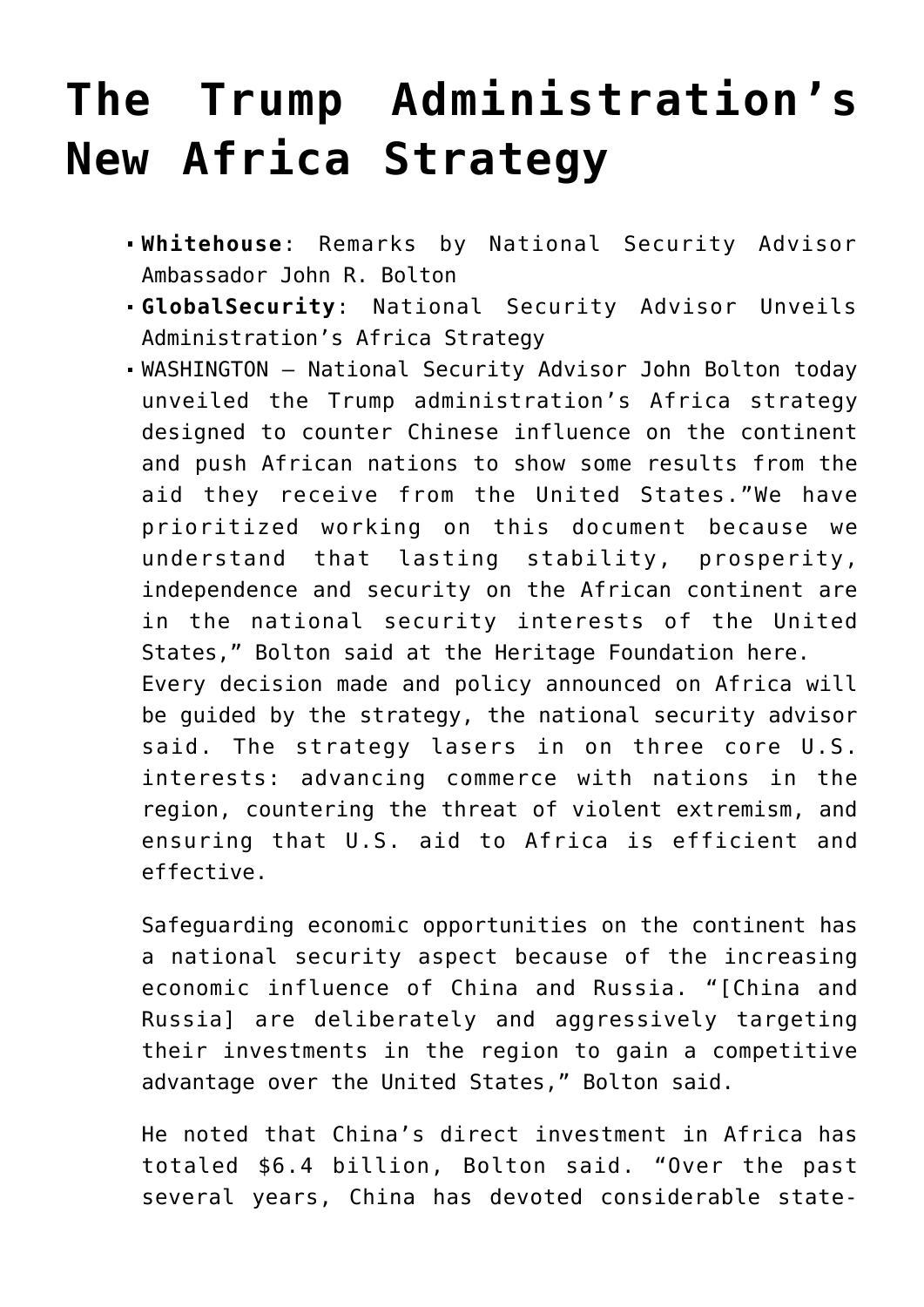directed and state-supported financing to projects in the region," he added.

## **China's Investments Riddled With Corruption**

"China uses bribes, opaque agreements and the strategic use of debt to hold states in Africa captive to Beijing's wishes and demands," he said. "Its investment ventures are riddled with corruption and do not meet the same ethical or environmental standards as U.S. developmental programs."

Bolton said the "predatory actions" are part of larger Chinese efforts, including the Belt and Road strategy, a series of infrastructure and development projects that seeks to advance Chinese global dominance and put in place a Chinese international order.

Examples in Africa abound. Zambia is up to \$10 billion in debt to China. "China is now poised to take over Zambia's national power utility company to collect on its debt," Bolton said. Djibouti also is in debt to China, which has established a military base just miles from the U.S. presence in Camp Lemonier. Chinese personnel have used lasers to try and blind American pilots landing in Djibouti.

Russia also trying to increase its influence on the continent through corrupt dealings, Bolton said. "It continues to sell arms and energy in exchange for votes at the United Nations – votes that keep strong men in power, undermine peace and security and run counter to the best interests of the African people," he said.

These Russian and Chinese moves serve to stunt economic growth in Africa and threaten financial independence of African nations and interfere with U.S. military operations, Bolton said.